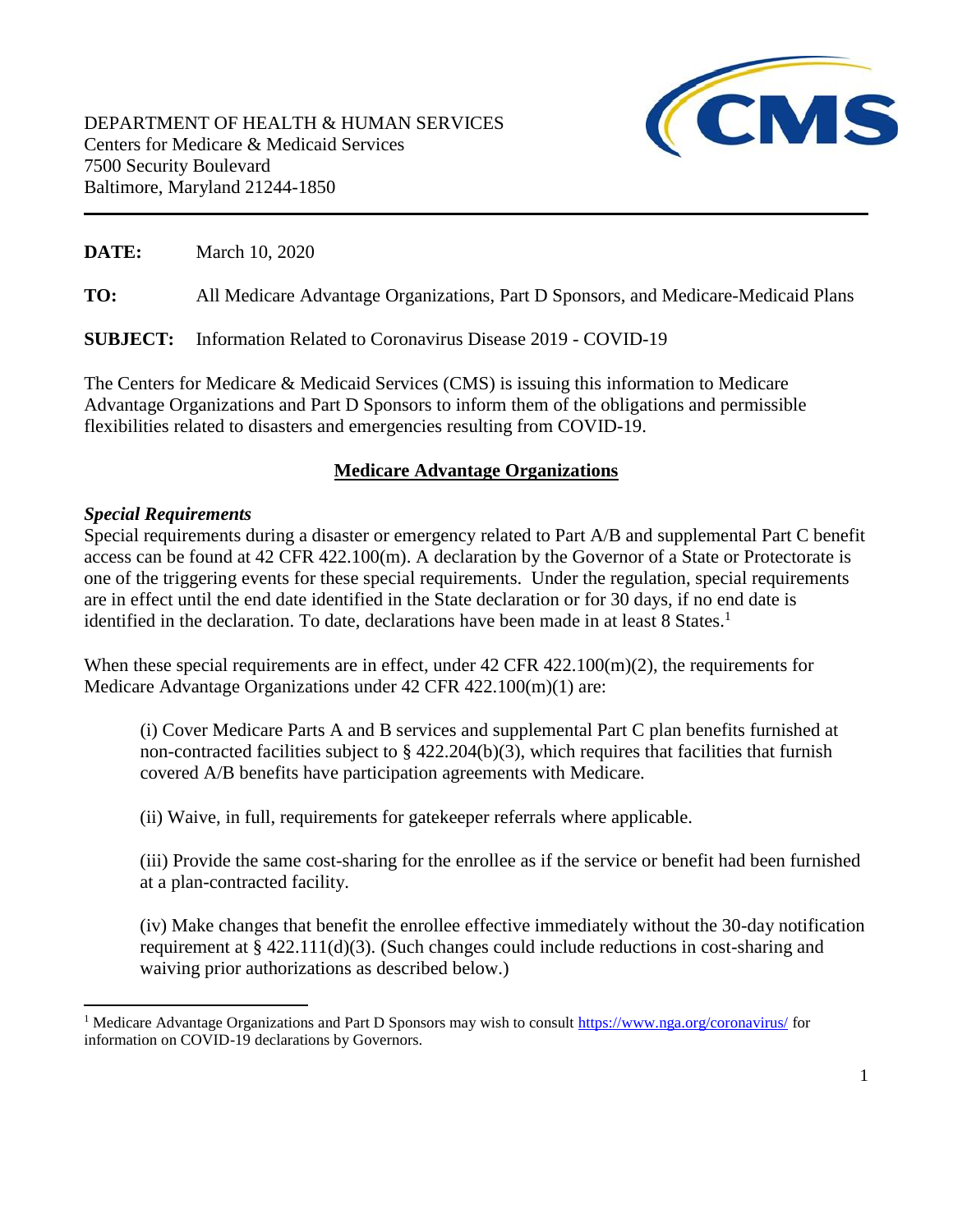These changes must be uniformly provided to similarly situated enrollees who are affected by the disaster or emergency.

### *Permissive Actions*

Additionally, in response to the unique circumstances resulting from the outbreak of COVID-19, CMS advises that Medicare Advantage Organizations may waive or reduce enrollee cost-sharing for beneficiaries enrolled in their Medicare Advantage plans impacted by the outbreak. For example, Medicare Advantage Organizations may waive or reduce enrollee cost-sharing for COVID-19 laboratory tests, telehealth benefits or other services to address the outbreak provided that Medicare Advantage Organizations waive or reduce cost-sharing for all similarly situated plan enrollees on a uniform basis. Specifically, CMS will exercise its enforcement discretion regarding the administration of Medicare Advantage Organizations benefit packages as approved by CMS in conjunction with implementing a voluntary waiver or reduction of cost-sharing as described. CMS consulted with the HHS Office of Inspector General (OIG) and HHS OIG advised that should an Medicare Advantage Organization choose to voluntarily waive or reduce enrollee cost-sharing, as approved by CMS herein, such waivers or reductions would satisfy the safe harbor to the Federal anti-kickback statute set forth at 42 CFR 1001.952(l).

Medicare Advantage Organizations may also provide enrollees access to Medicare Part B services via telehealth in any geographic area and from a variety of places, including beneficiaries' homes. In response to the unique circumstances resulting from the outbreak of COVID-19, should an Medicare Advantage Organization wish to expand coverage of telehealth services beyond those approved by CMS in the plan's benefit package for similarly situated enrollees impacted by the outbreak, CMS will exercise its enforcement discretion regarding the administration of Medicare Advantage Organizations' benefit packages as approved by CMS until it is determined that the exercise of this discretion is no longer necessary in conjunction with the COVID-19 outbreak. CMS consulted with the HHS OIG and HHS OIG advised that should a Medicare Advantage Organization choose to expand coverage of telehealth benefits, as approved by CMS herein, such additional coverage would satisfy the safe harbor to the Federal anti-kickback statute set forth at 42 CFR 1001.952(l).

CMS will notify Medicare Advantage Organizations and Part D Sponsors through the Health Plan Management System when CMS is ending the enforcement discretion described herein.

Moreover, consistent with flexibilities available to Medicare Advantage Organizations absent a disaster, declaration of a state of emergency, or public health emergency, Medicare Advantage Organizations may choose to waive plan prior authorization requirements that otherwise would apply to tests or services related to COVID-19 at any time.

Finally, we remind Medicare Advantage Organizations that in the event that the Secretary issues a waiver under Section 1135 of the Social Security Act, CMS may authorize Medicare Administrative Contractors MACs to pay for Part C-covered services furnished to beneficiaries enrolled in Medicare Advantage plans and subsequently seek reimbursement from Medicare Advantage Organizations for those health care services retrospectively.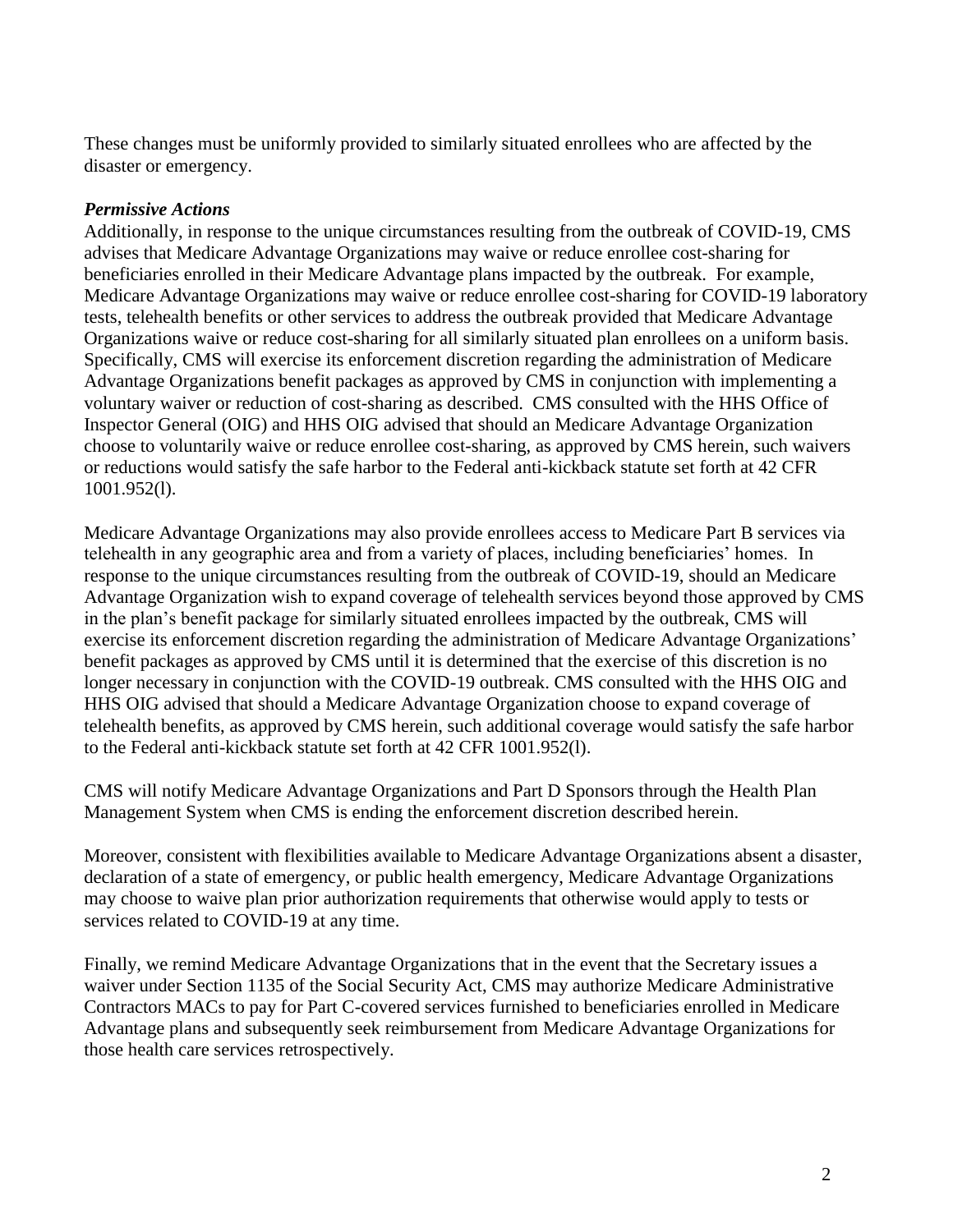### **Part D Sponsors**

Section 1860D-4(b)(1)(C)(iii) of the Social Security Act requires that the Secretary's rules on pharmacy network access "include adequate emergency access for enrollees." Using that authority, CMS has previously provided information to Part D sponsors<sup>2</sup> about their ability to take certain actions in response to disasters or emergencies that are reasonably expected to result in disruption in access to covered Part D drugs, which potentially could now include COVID-19. Part D sponsors may also take the following actions to ensure pharmacy access during a disaster or state of emergency resulting from COVID-19.

# *Relax "Refill-Too-Soon" Edits and Provide Maximum Extended Day Supply*

Part D sponsors may relax their "refill-too-soon" edits if circumstances are reasonably expected to result in a disruption in access to drugs. Sponsors have operational discretion as to how these edits are relaxed as long as access to Part D drugs is provided at the point-of-sale. Part D sponsors may also allow an affected enrollee to obtain the maximum extended day supply available under their plan, if requested and available.

Part D sponsors may relax edits in the absence of declarations if they determine it is appropriate to ensure pharmacy access, for instance, in advance of an impending disaster, and may consider continuing to relax their "refill-too-soon" edits past the expiration of the declaration. Whenever sponsors make the decision to turn edits back on, they should work closely with all enrollees, particularly those who indicate that they are still displaced or otherwise impacted by the disaster or emergency.

### *Reimburse Enrollees for Prescriptions Obtained from Out-of-Network Pharmacies*

Consistent with §423.124(a) of the Part D regulations, Part D sponsors must ensure enrollees have adequate access to covered Part D drugs dispensed at out-of-network pharmacies when those enrollees cannot reasonably be expected to obtain covered Part D drugs at a network pharmacy. Enrollees remain responsible for any cost sharing under their plan and additional charges (i.e., the out-of-network pharmacy's usual and customary charge), if any, that exceed the plan allowance.

# *Home or Mail Delivery of Part D Drugs*

In situations when a disaster or emergency makes it difficult for enrollees to get to a retail pharmacy, or enrollees are actually prohibited from going to a retail pharmacy (e.g., in a quarantine situation), Part D sponsors are permitted to voluntarily relax any plan-imposed policies that may discourage certain methods of delivery, such as mail or home delivery, for retail pharmacies that choose to offer these delivery services in these instances.

#### *Prior Authorization for Part D Drugs*

l

As is the case for Medicare Advantage Organizations, consistent with flexibilities available to Part D Sponsors absent a disaster or emergency, Part D Sponsors may choose to waive prior authorization requirements at any time that they otherwise would apply to Part D drugs used to treat or prevent COVID-19, if or when such drugs are identified. Any such waiver must be uniformly provided to similarly situated enrollees who are affected by the disaster or emergency.

<sup>&</sup>lt;sup>2</sup> Prescription Drug Benefit Manual. Chapter 5, Section 50.12. Pharmacy Access During a Federal Disaster or Other Public Health Emergency Declaration. [https://www.cms.gov/Medicare/Prescription-Drug-](https://www.cms.gov/Medicare/Prescription-Drug-Coverage/PrescriptionDrugCovContra/Downloads/MemoPDBManualChapter5_093011.pdf)[Coverage/PrescriptionDrugCovContra/Downloads/MemoPDBManualChapter5\\_093011.pdf](https://www.cms.gov/Medicare/Prescription-Drug-Coverage/PrescriptionDrugCovContra/Downloads/MemoPDBManualChapter5_093011.pdf)